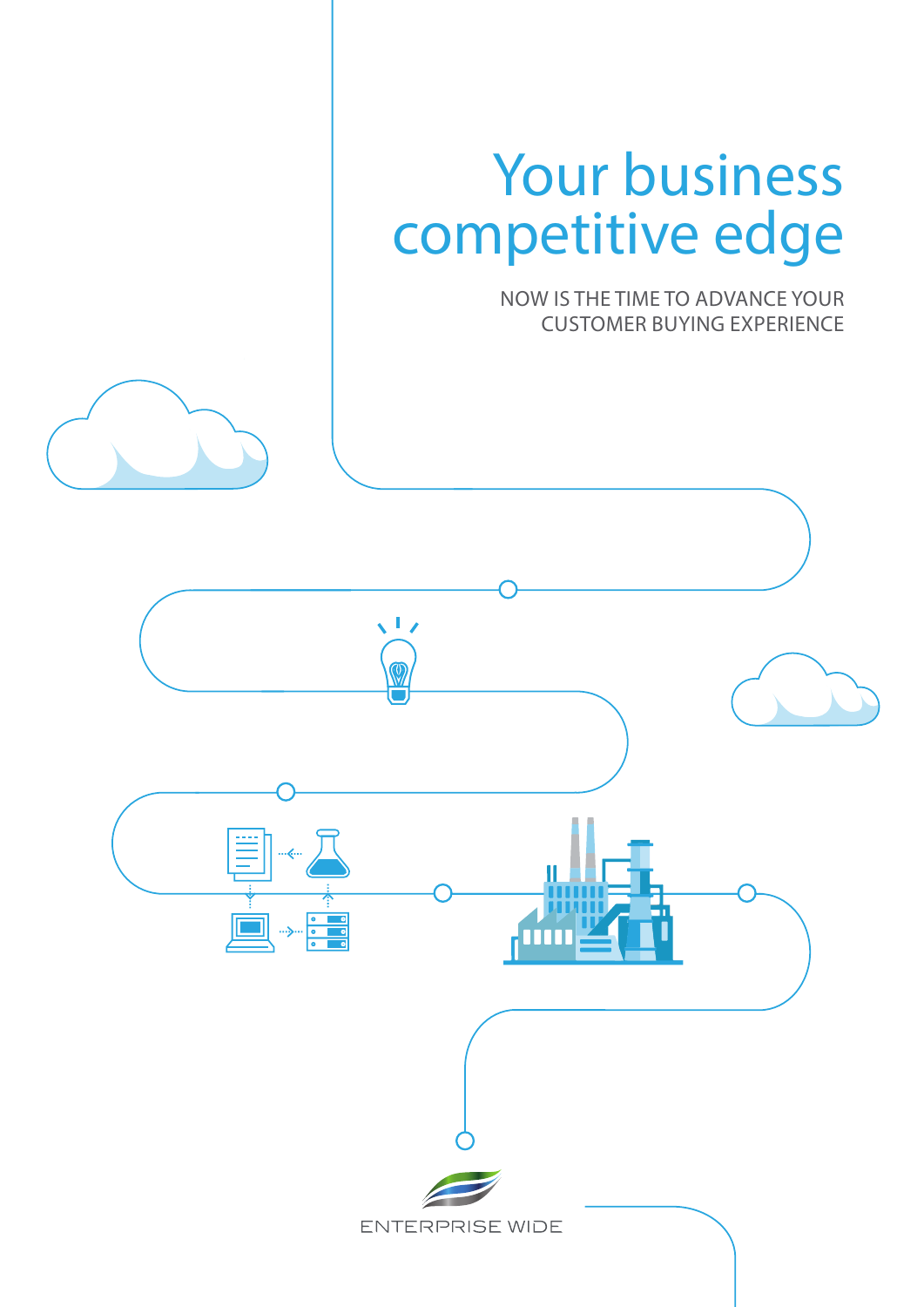

# TABLE OF CONTENTS

| 03 | Are you advancing your<br><b>Customer Buying Experience?</b>                              |
|----|-------------------------------------------------------------------------------------------|
| 04 | How do you deliver a service that<br>embraces your customer's entire<br>buying experience |
| 06 | Pain points undermining your<br>customers buying experience                               |
| 07 | <b>Case Study:</b><br>Grainger                                                            |
| 09 | Satisfying customer expectations                                                          |
| 10 | <b>Enterprise Wide capability</b><br>and experience                                       |
| 11 | We call it B2B Advance                                                                    |
| 12 | <b>SAP Commerce Cloud</b><br>- industry leader                                            |
| 13 | Take the next step                                                                        |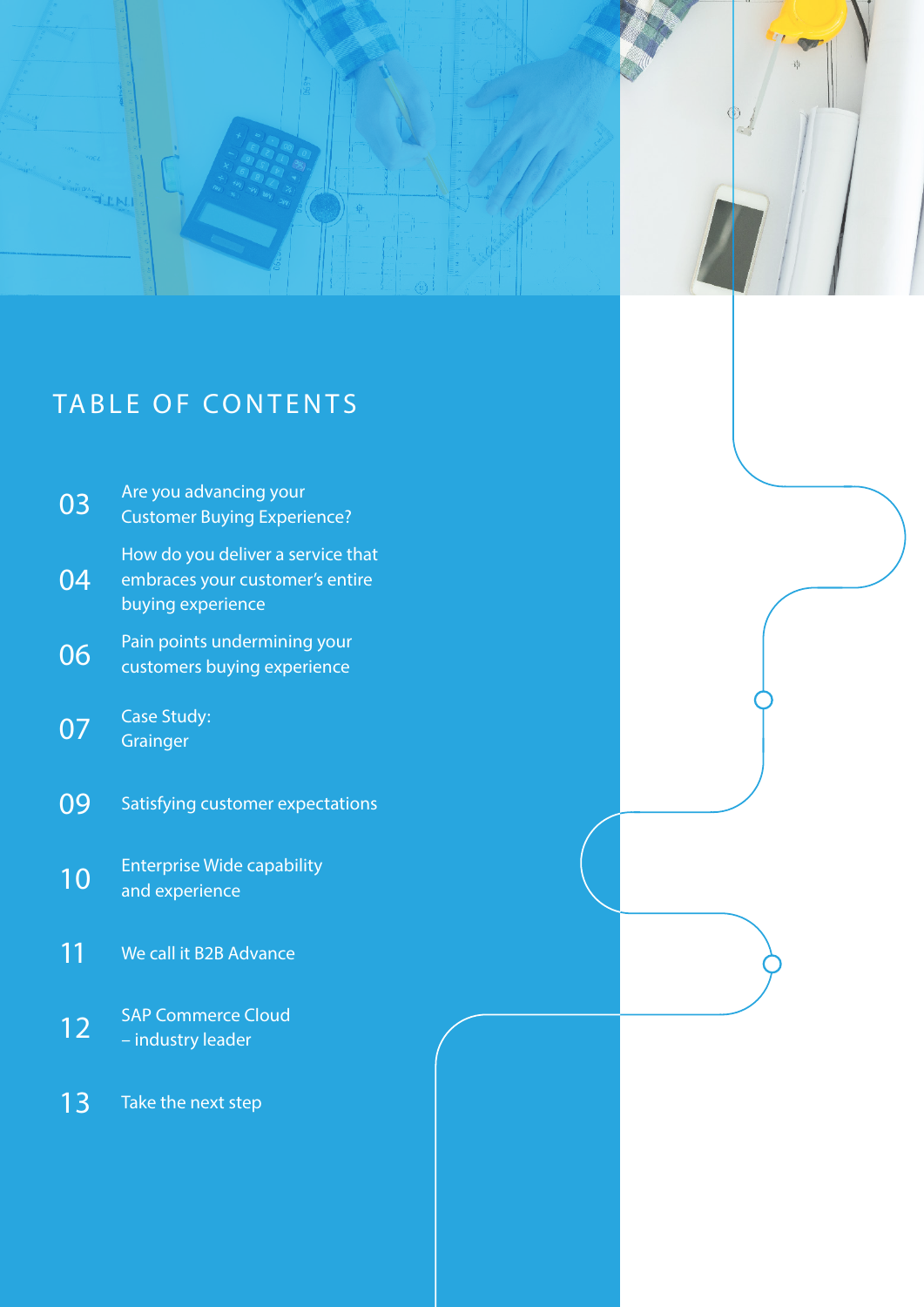### ARE YOU ADVANCING YOUR CUSTOMER BUYING EXPERIENCE?

As business customers demand more streamlined, efficient buying experiences, Business to Business (B2B) organisations know that a strong ecommerce solution, combined with the right data integration, is critical.

# **62%**

Source: Forrester B2B customers are requesting self-service



Omnichannel B2B customers spend more.

# **93%**

Source: Forrester **B2B buyers prefer to buy online** when they've decided what to buy.

Wholesalers and manufacturers need to implement cost-effective digital commerce strategies that reduce buying complexity and improve engagement.

Through self-serve capabilities, personalised product information and other digital enhancements, your organisation can advance your customer buying experience to keep pace with the marketplace.

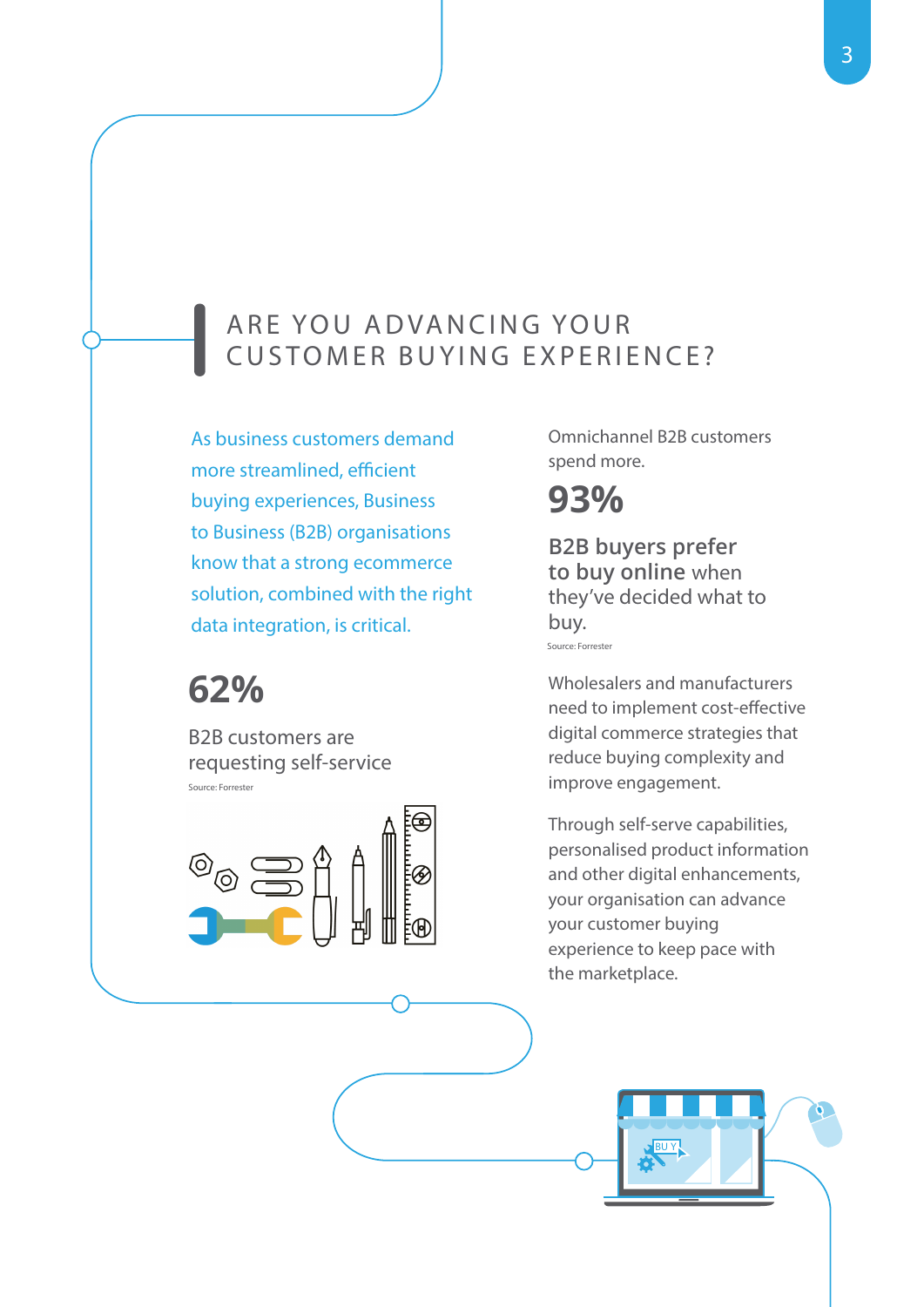### HOW DO YOU DELIVER A SERVICE THAT EMBRACES YOUR CUSTOMER'S ENTIRE BUYING EXPERIENCE

Whether the experience happens online, in store, on the phone – or infact anywhere, customers who receive a consistent and exceptional experience are likely to remember it and your improved ability to serve becomes a key point of difference.

Technology research organisations such as Gartner and Forrester Research both highlight the importance of opening new channels of revenue while concurrently improving customer satisfaction, all while reducing the cost of sale.

When buying online the customers you want to engage and trade with have made it crystal clear in countless surveys what it is they expect.

The Forrester report "The Case for Omnichannel B2B" says that B2B customers now migrate freely between self-serve and full-service buying and across online and offline touchpoints.





Customers are expecting omni-channel capabilities

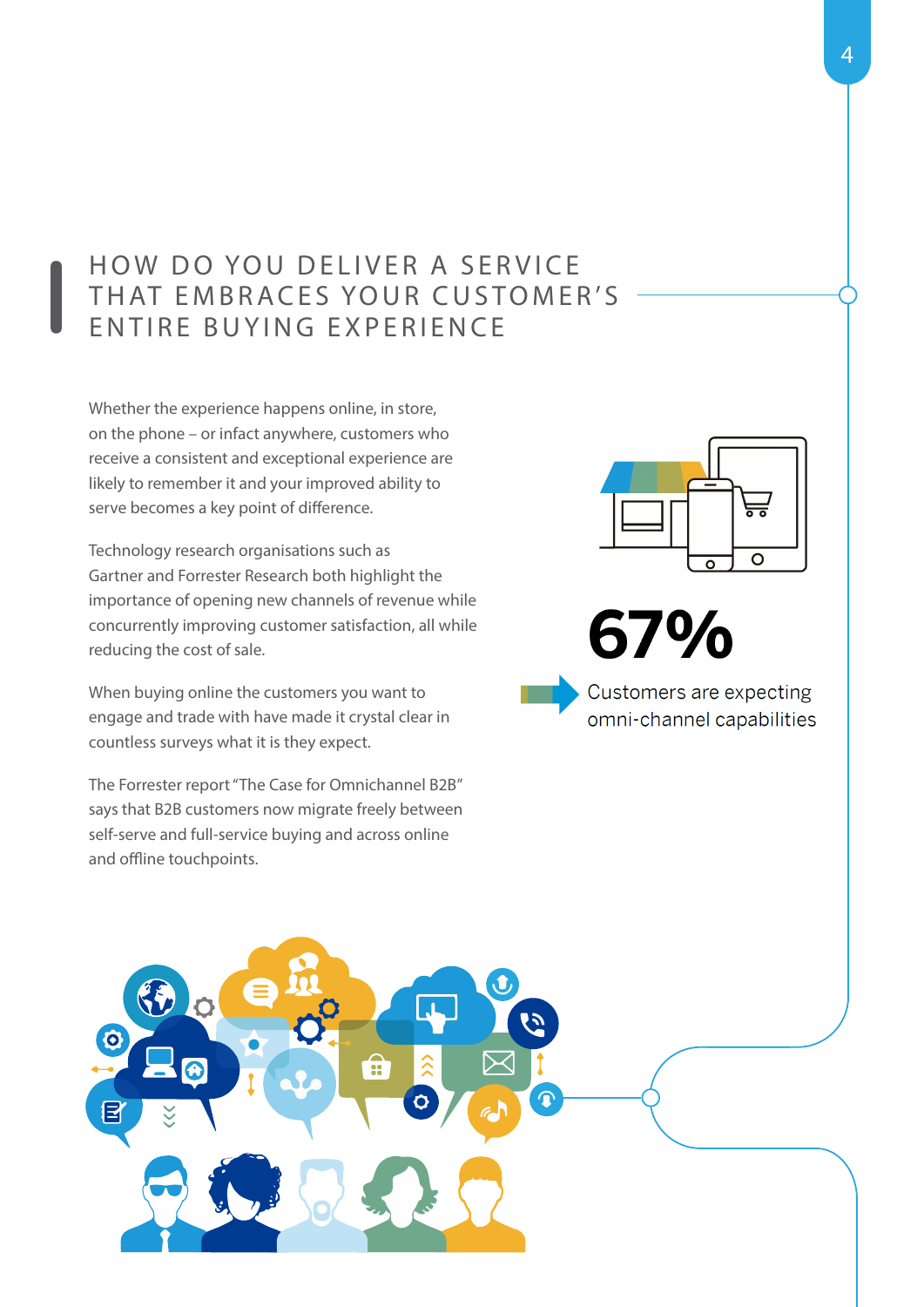In addition, B2B manufacturers bear the special burden of selling direct from their website and facilitating indirect sales via traditional channel partners.

Forrester notes, that many business websites fail to provide compelling content that engages visitors.

"A lot of business content simply fails to compel prospects and existing customers to take an interest in it"

In another report, "Empathetic Content: The Key to Engaging B2B Buyers", Forrester said that "Creating content that addresses business challenges, builds empathy and encourages visitors to explore, helps convert business faster and create longterm relationships."

**According to hawkeye, 71% of B2B buyers in the awareness stage and 77% in the evaluation stage cited testimonials and case studies as the most influential types of content.** 

To engage your customers, you need to present information and content that resonates with them.

We see many manufacturers and wholesalers with online content that focuses narrowly on what they do but doesn't provide compelling content to help them and also their customers.

For example, they present products but not the features, which may include important industry trends, customer stories, or relevant use cases.

Many wholesalers and manufacturers have told Enterprise Wide that their frustrated customers highlighted a lack of transparency and clarity in the ordering process. This included not offering an instantaneous, personalised, and friction-free service.

#### **Their pain points:**

"There is too much inaccurate data on too many company sites"

"The online site is unclear and the data confusing."

"The buying process is disjointed and complex."

"Don't they want my business? Instead I see information that appears incomplete or inconsistent."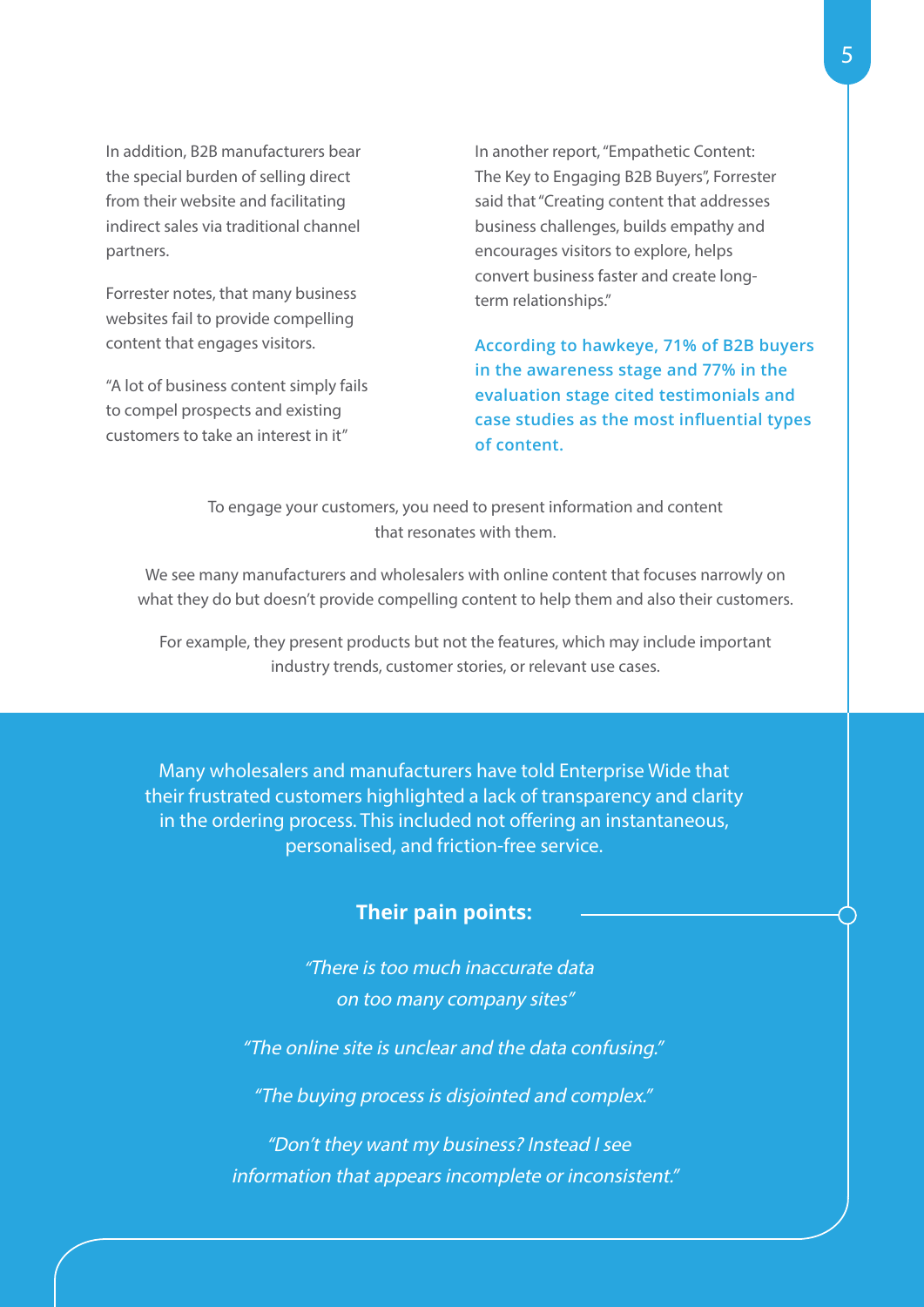### PAIN POINTS UNDERMINING YOUR CUSTOMERS BUYING EXPERIENCE

#### **Wholesaler and Manufacturer Issues**

**"**I know I have to do something but I'm not sure how to do it"

"How can I leverage the capability to deliver what customers are asking us to do?"

"Our current solution doesn't provide an experience that includes integrated online ordering or dynamic product content or personalised information that can be displayed to the user."

"We need that hygiene factor where we can reduce the manual tasks that are responsible for our inferior customer service."

"Customers tell us so many products can be fundamentally the same and the differentiation is hard to discern so we need a better handle on what is driving the decision to buy."

Organisations that have been slow to innovate and move to a digital platform that addresses these customer frustrations are realising their current solution is not efficiently and transparently meeting their customer needs.

This painful realisation for wholesalers and manufacturers who are unprepared can often relate back to concerns about manual, error-prone processes, that result in their inability to effectively meet the needs or expectations of their customers.

It is often easy to blame this on pricing competitiveness. Yes, price is one part of the equation but it goes far beyond that. The lack of customer buying engagement can also be attributed to the personalisation and service the customer is not receiving.

As a result many organisations are seeing their level of customer engagement shrinking and their share of market declining.

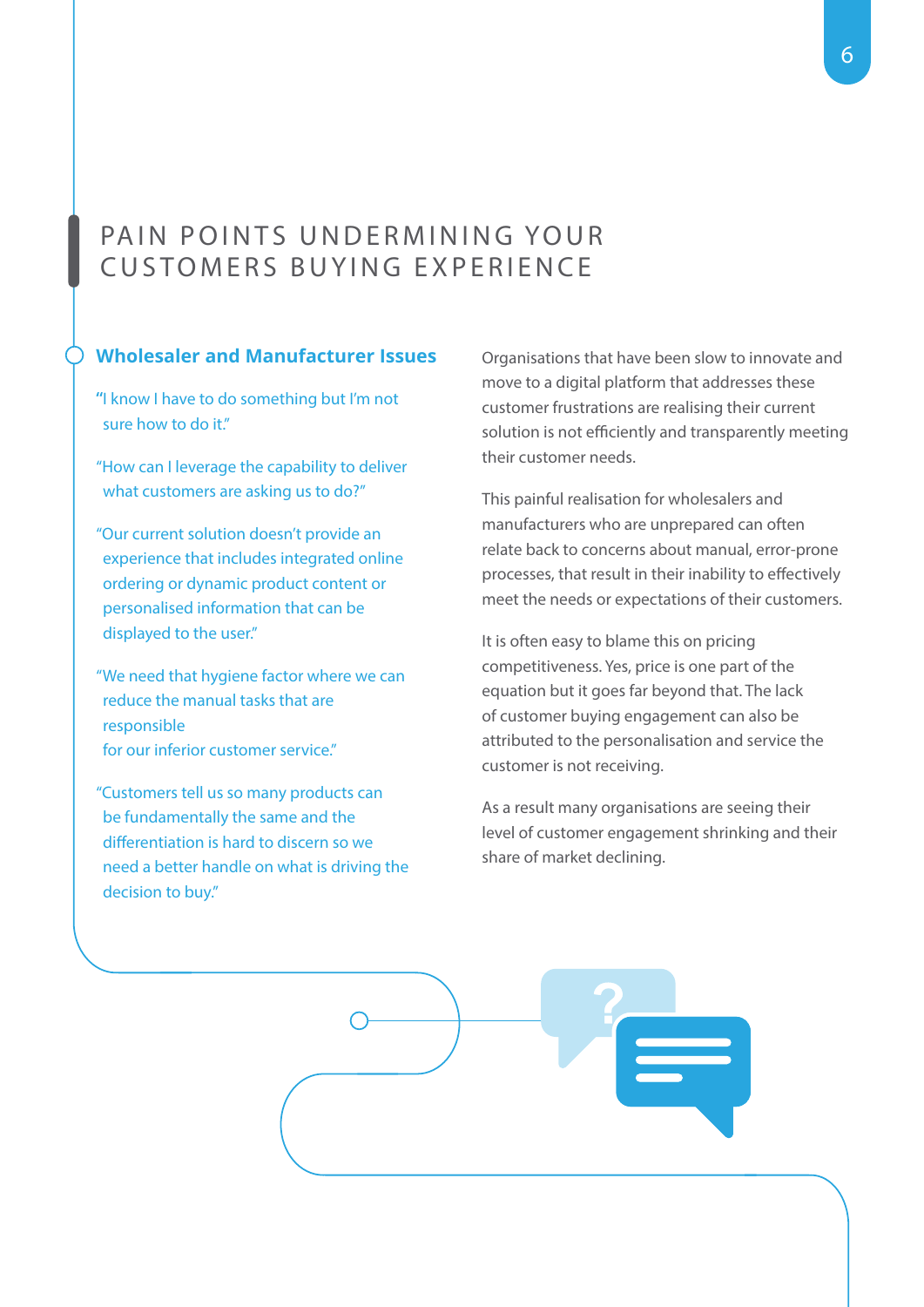# CASE STUDY: GRAINGER

**Identifying the business problems or pain points prior to investigating a technology solution is key.** 

**Without clearly identifying and understanding your business problems and potential opportunities, organisations can easily land up with a technology tool and investment that is not fit for purpose.**

W.W. Grainger, Inc. is a B2B distributor of products used to maintain, repair and operate facilities. Approximately 3 million businesses and institutions worldwide rely on Grainger for products such as safety gloves, ladders, motors and janitorial supplies, along with services like inventory management and technical support.

These customers represent a broad collection of industries including healthcare, manufacturing, government and hospitality.

#### **Business Problem versus Technology Solution**

Prior to implementing a new digital solution, the complexity in Grainger's business of servicing a large global customer base with an extensive product list presented a significant business problem.

Particularly in meeting the expectations of its smaller customers which represent a significant volume of their customer orders and transactions.

By focusing on this business problem, Grainger was able to clearly understand the key requirements for a technology solution.

Grainger focused on a single channel model that now serves its smaller customers with a simple, straightforward digital solution that leverages the company's back-end capabilities.

**Grainger.com is now the largest industrial maintenance, repair and operations site in the U.S.**

**Over 60% of Graingers customers place their orders online, many using mobile devices.**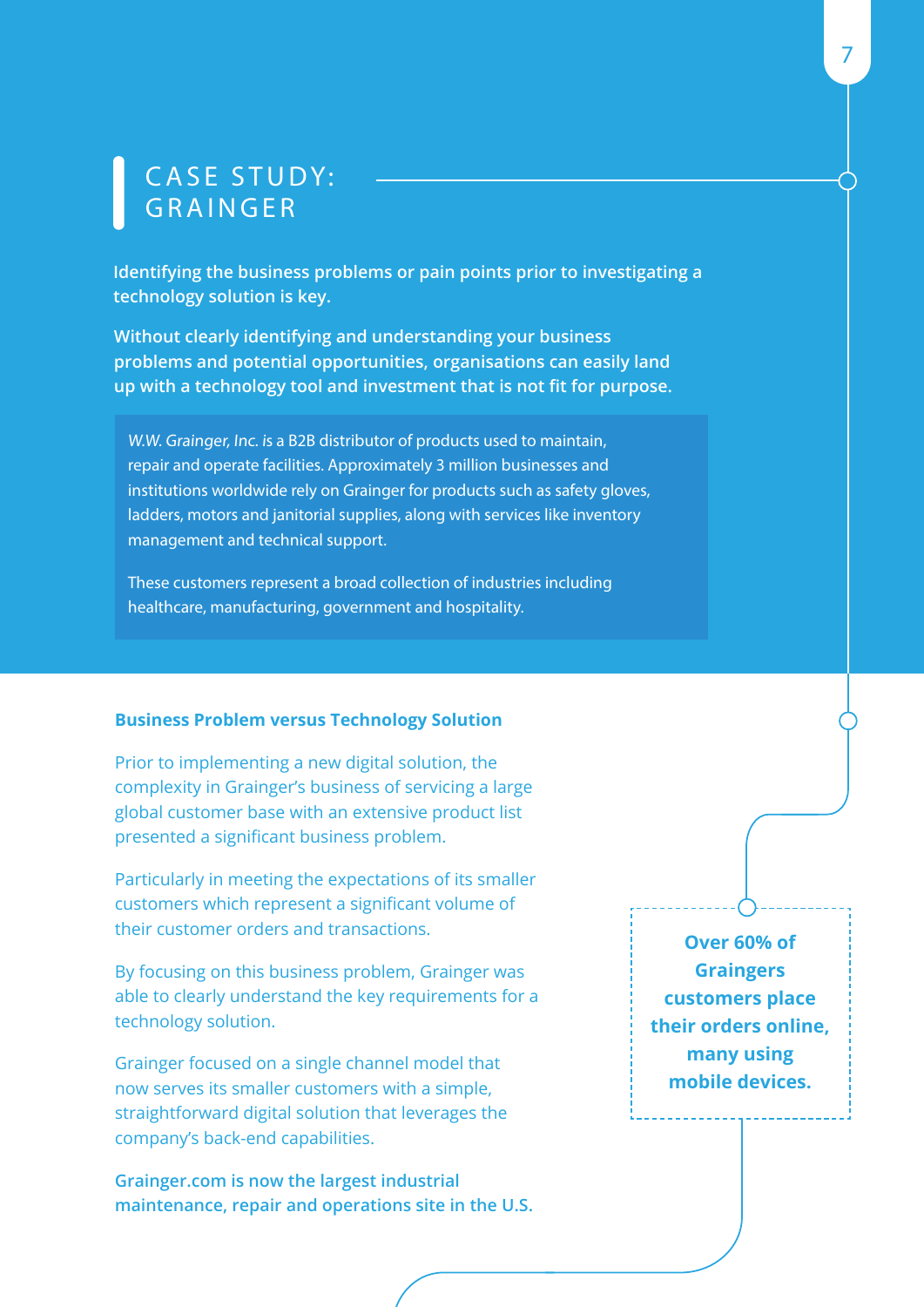**Recent research published by Frost & Sullivan and Gartner, marked out some important milestones for the B2B online business landscape over the next few years.**

> **BY 2020** Companies that are digitally trustworthy will generate **20%** more online profit than those that are not.

**25%** of leading online sellers will have enabled first-generation "commerce that comes to you" capabilities.

### B2B online market is expected to reach 27% of total

manufacturing trade.

Smart personalisation engines recognising customer intent will enable digital businesses to increase their profits by up to **15%**.

> **BY 2022** At least 5% of digital commerce orders will be predicted and initiated by AI.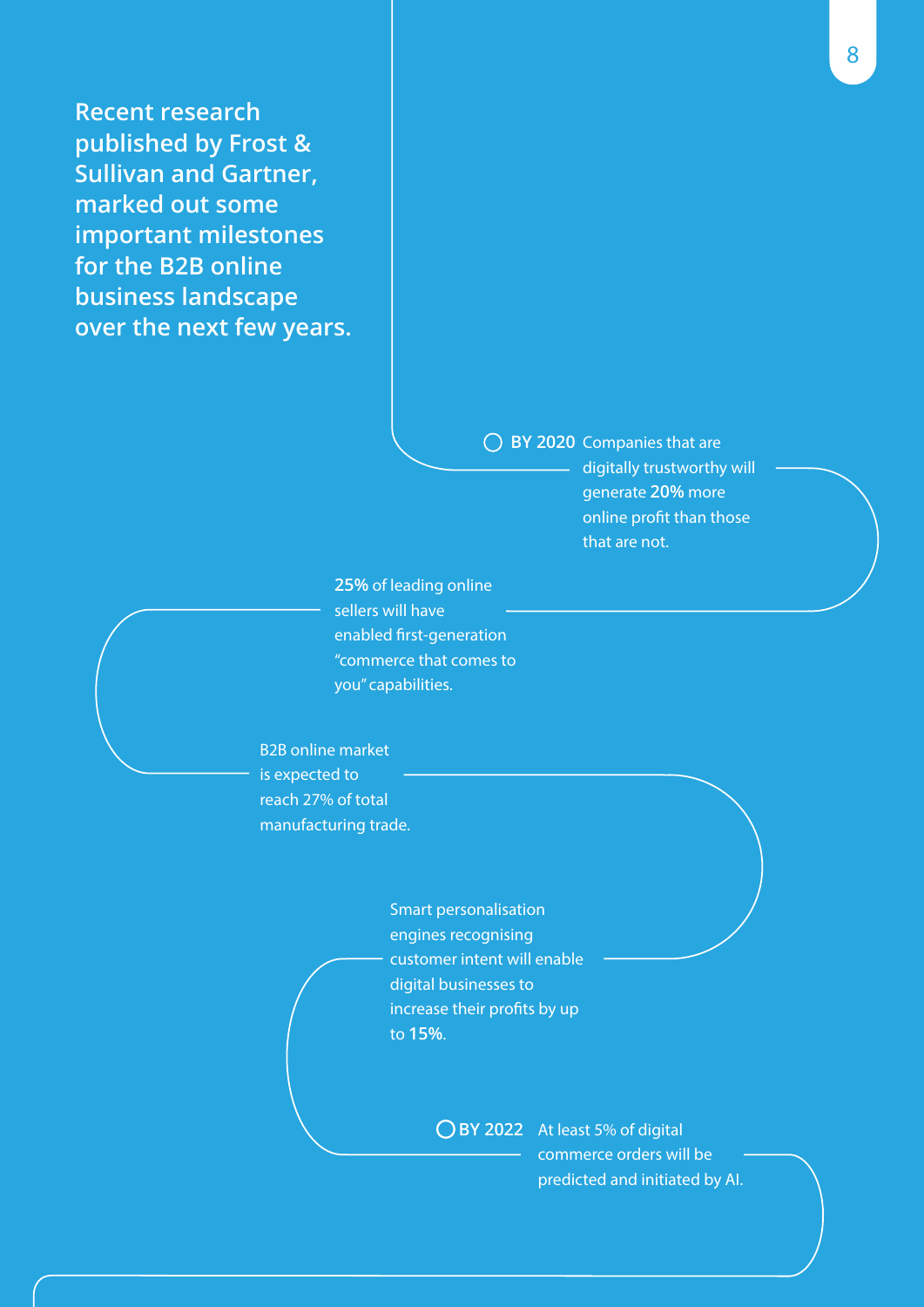

**The Ideal B2B Technology Landscape for Manufacturers and Wholesalers:**

**- Self-service is the name of the game.**

In response to buyers' expectations for more convenient shopping and buying experiences, manufacturers and wholesalers must enable self service capabilities.

**- Digital enhances the relationship between business buyers and sales teams.** A digital platform that effectively captures and brings together all your customers interactions empowers your sales teams and gives them a better connection to your customers.



**- The right digital commerce platforms create new opportunities.** The ability to leverage customer data to inform interactions and create a consistent customer experience across all channels will drive increased loyalty and sales.

## SATISFYING CUSTOMER EXPECTATIONS

Improved business processes combined with a focus on a technology solution that will best satisfy your customers buying experience will need to combine the best of web, commerce and content management functionalities.

This will deliver the optimum relevant, contextual and consistent experience to customers across every channel – online, in-store, warehouse, call centre – wherever your customer chooses. Achieving this will require a commerce technology platform that:

- Incorporates all types of channels including mobile, tablet, POS and complex B2B functions for continuous customer engagement.
- Provides a responsive framework with advanced personalisation and best practice user experience.
- Intergrates with your legacy systems to provide accurate and responsive transactions and information.
- Delivers relevant, consistent products, services, experiences, pricing and offers across all customer touch points.
- Provides a real-time system of reference that enables a single view of product, pricing and promotions, inventory and orders.
- Leverages technology systems and expertise to effectively and efficiently deliver a low risk rapid deployment solution.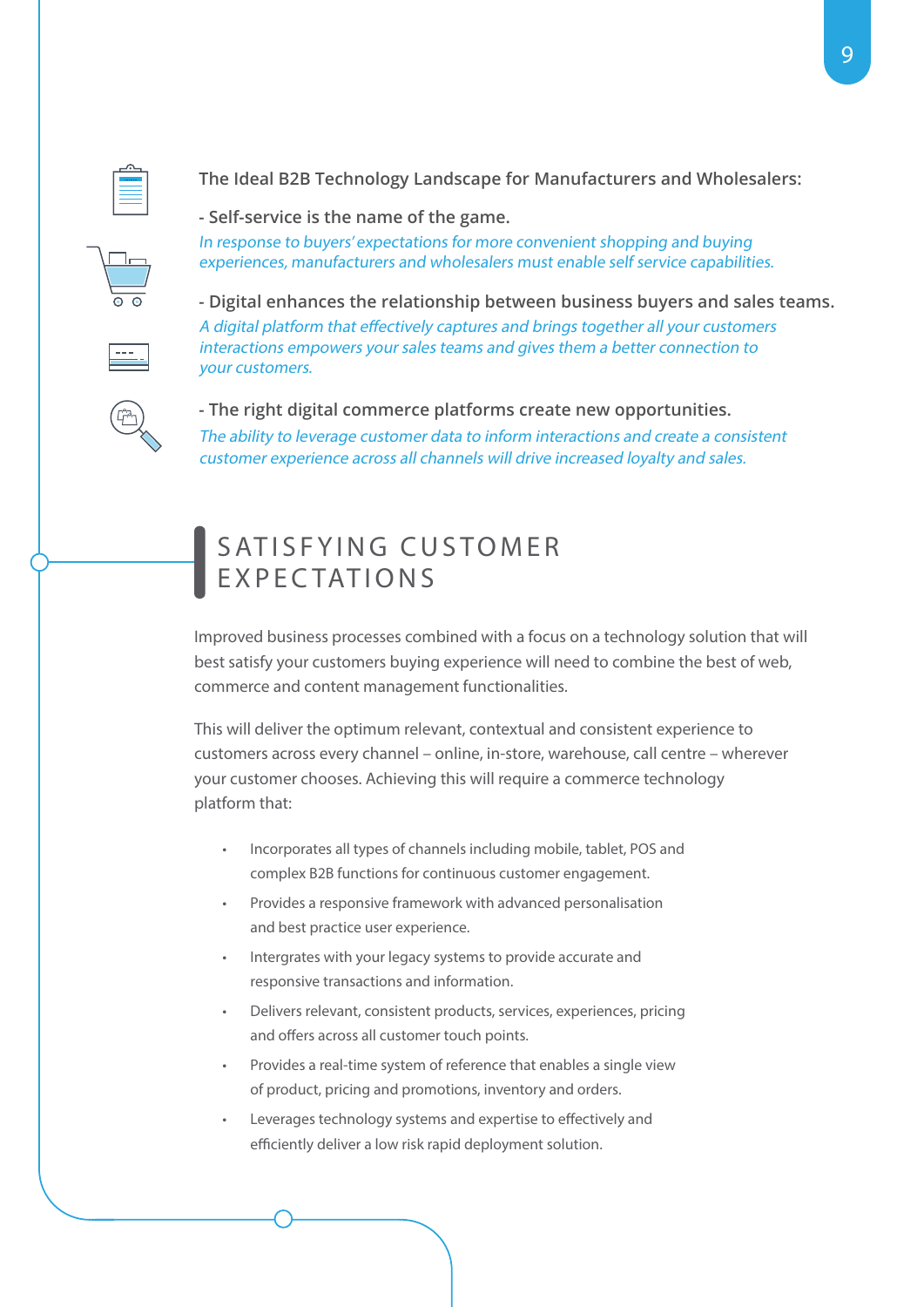### ENTERPRISE WIDE CAPABILITY AND EXPERIENCE

**Enterprise Wide** understands the critical elements demanded by today's B2B buyer.

Our differentiator is supporting and guiding organisations across their front and back end processes bringing years of expertise to help you advance your customer's buying experience.

#### **Our aim: To realise our client's goals and ambitions**



Enterprise Wide is a proven, best in class delivery organisation and we are poised to assist you in achieving your objectives.

We leverage the world's leading omni-channel commerce and customer engagement solution, powered by **SAP** to provide a proven solution that delivers rapid time to value.

We understand different organisations are at different degrees of maturity.

Our approach is to deliver a solution that is fit for their purpose and make it as frictionless as possible.

We strive to work smarter, faster, and more collaboratively than anyone in the industry.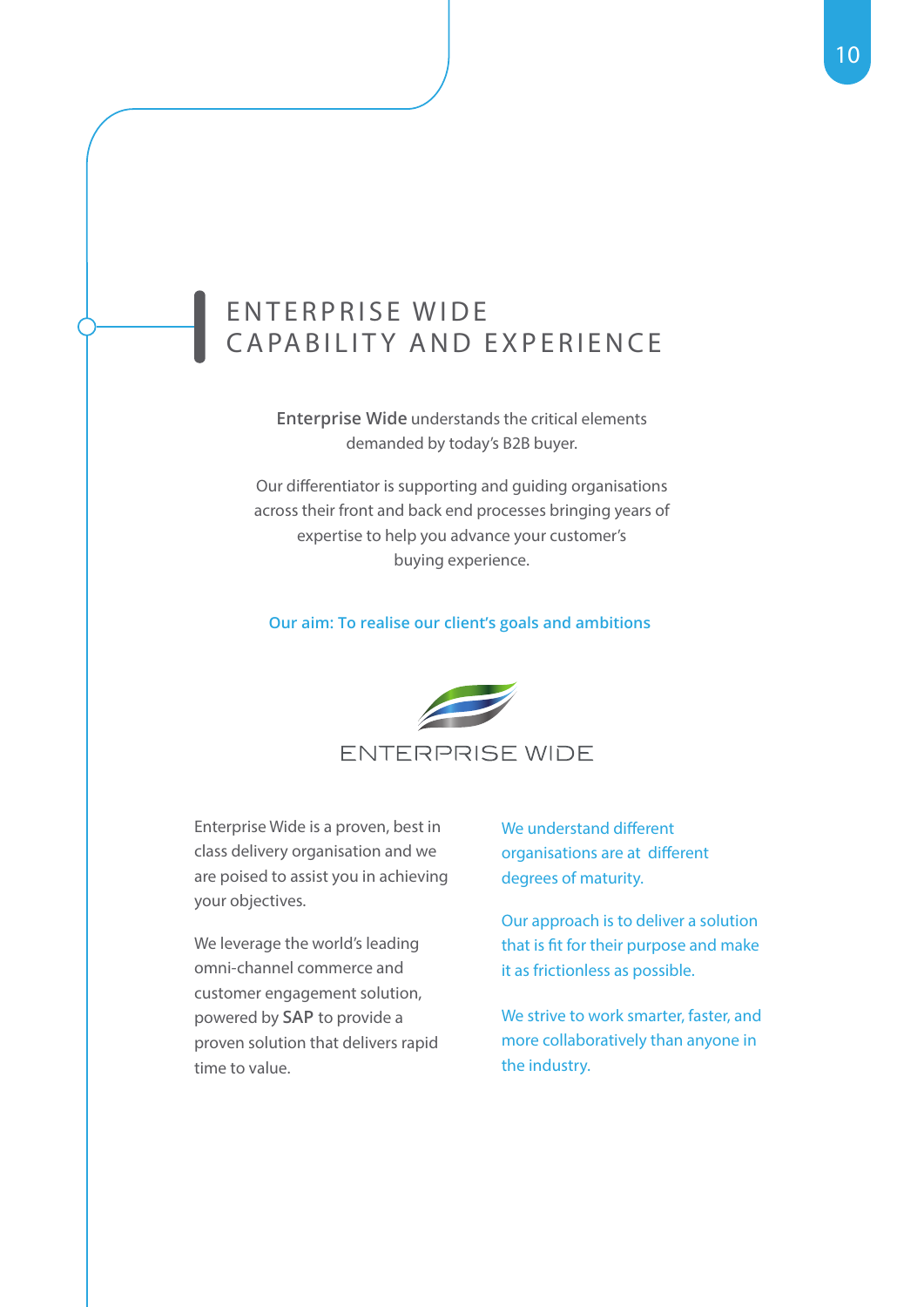# WE CALL IT: B2B ADVANCE

**B2B Advance is a pre-configured solution combined with an accelerated deployment framework, specifically designed to advance your customers buying experience with reduced risks and cost.**

**The B2B Advance solution includes:**



SAP Commerce Cloud B2B accelerator



Enhanced configuration & functionality



Pre-defined implementation approach

| $\bullet$                   |  |
|-----------------------------|--|
| <b><i><u>ARRAIN</u></i></b> |  |
|                             |  |
|                             |  |
|                             |  |
|                             |  |



User guide, technical, training & project documentation

Technical & end-user support

**Enterprise Wide provides the right mix of offerings and solutions that delivers results across the entire commerce experience with a commitment to a long-term partnership.**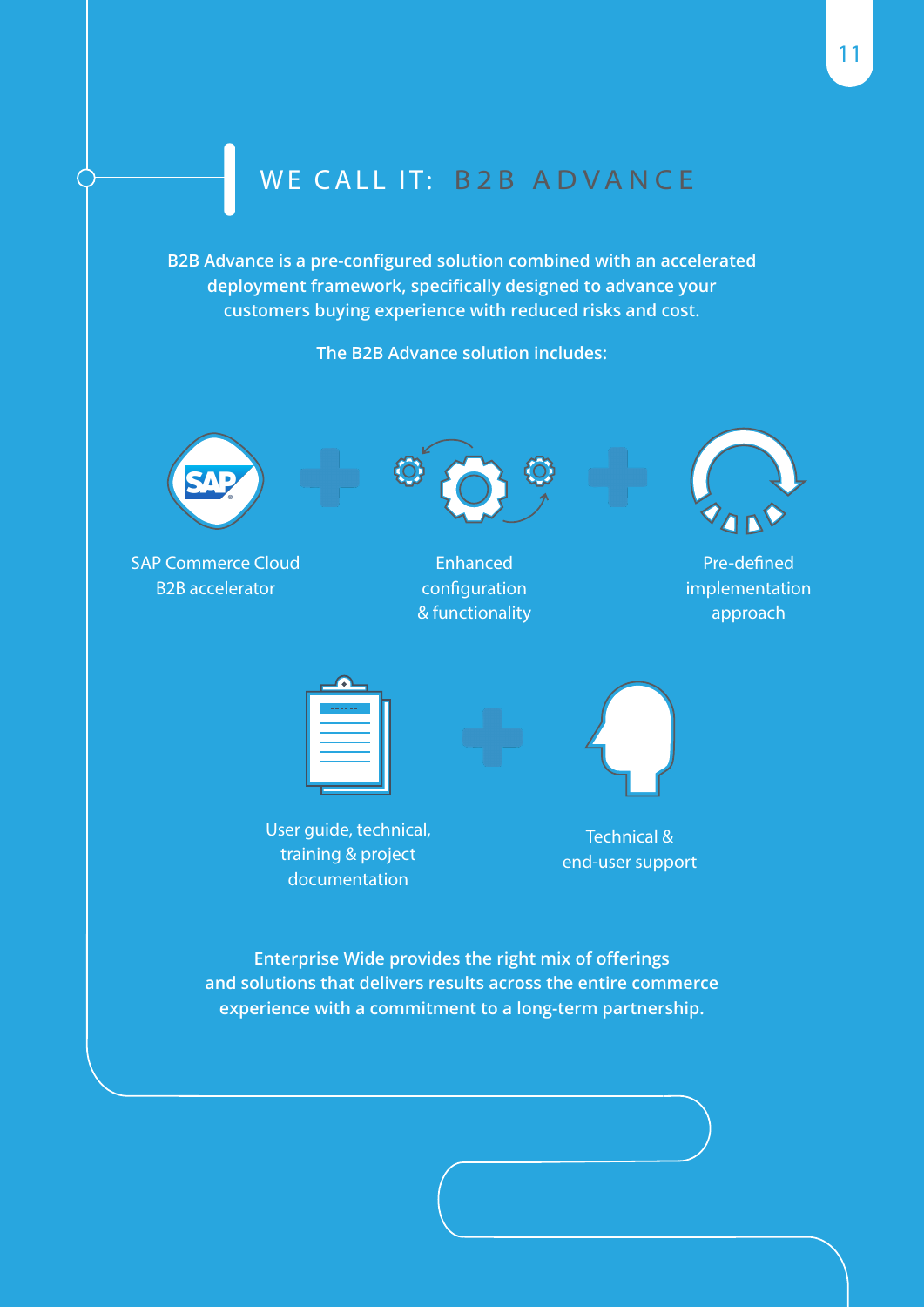

## SAP COMMERCE CLOUD -INDUSTRY LEADER

**Gartner's Magic** Quadrant report for Digital Commerce **has SAP Commerce Cloud at the top of the Leaders and Visionaries quadrant.** 

"SAP is a Leader, based on its ability to support both B2B and B2C business models and global, scalable commerce implementations; its presence in multiple vertical industries; and its ecosystem and adjacent technology areas."